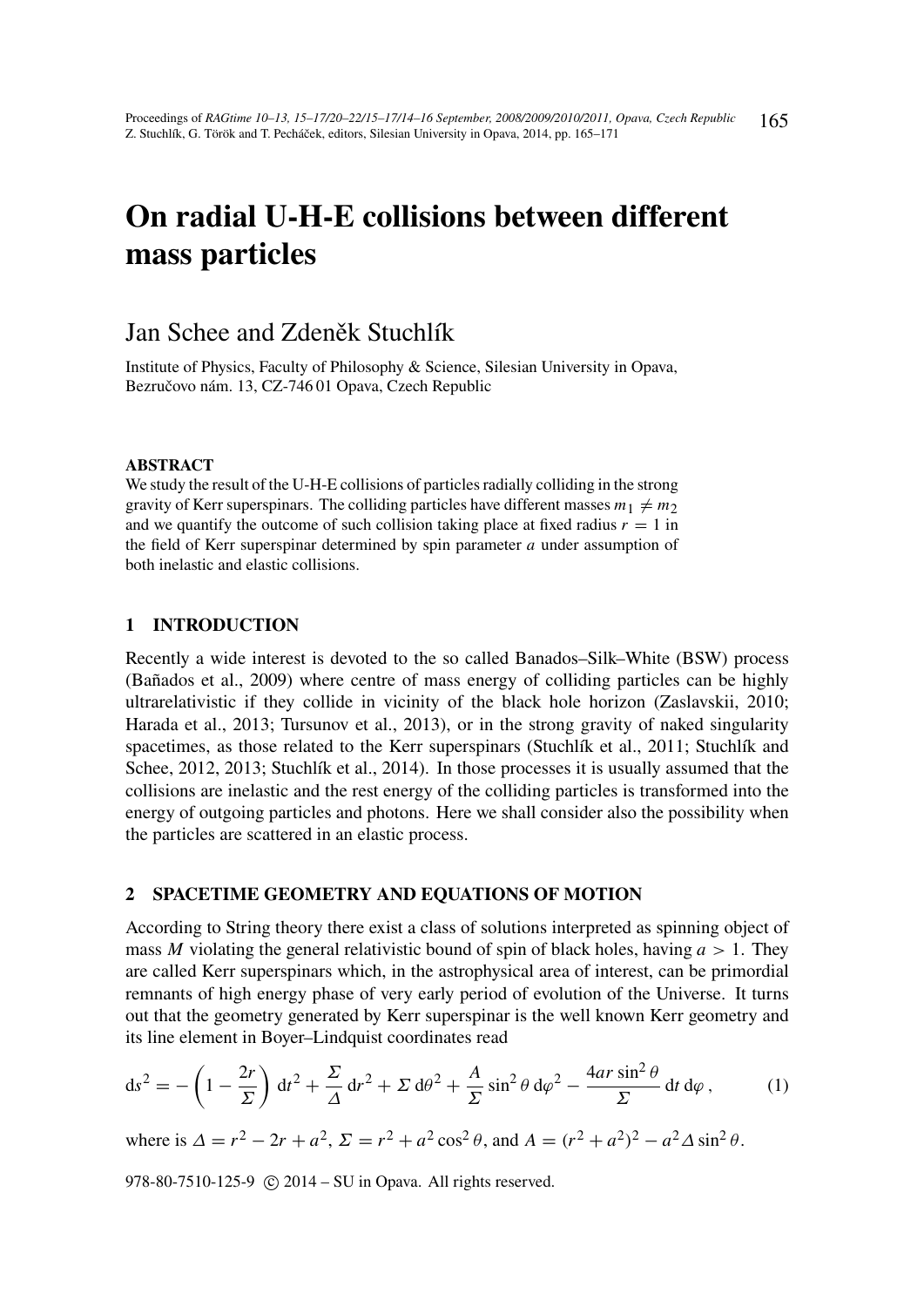# 166 *J. Schee and Z. Stuchlík*

It was shown that the equations of motion are separable and can be found by Hamilton– Jacobi separation process. For the motion in the equatorial plane we have the following set of equations of test particle motion

$$
\Sigma \dot{r} = \pm \sqrt{R(r)}\,,\tag{2}
$$

$$
\Sigma \dot{\varphi} = - (aE - L_z) + \frac{a}{\Delta} P(r) , \qquad (3)
$$

$$
\Sigma \dot{t} = -a (aE - L_z) + \frac{r^2 + a^2}{\Delta} P(r) , \qquad (4)
$$

where  $\dot{\phantom{a}} \equiv d/dw$  with w being the affine parameter and

$$
P(r) = E(r^2 + a^2) - L_z a,
$$
\n(5)

$$
R(r) = P^2 - \Delta \left[ m^2 r^2 + (L_z - aE)^2 \right].
$$
 (6)

There are two constants of motion introduced reflecting temporal and azimuthal symmetries of Kerr spacetime, they are covariant energy  $E = -p_t$  and azimuthal angular momentum  $L_z = p_\varphi$ .

#### 3 LOCALLY NON-ROTATING FRAMES

The collision process is studied in the frames connected with the zero-angular-momentum observers, those with  $L_z = 0$ . Such frame are commonly named as Locally Non-Rotating Frames (LNRF), and the corresponding tetrad reads

$$
\omega^{(r)} = \left\{ 0, \sqrt{\frac{\Sigma}{\Delta}}, 0, 0 \right\},\tag{7}
$$

$$
\omega^{(\theta)} = \left\{ 0, 0, \sqrt{\Sigma}, 0 \right\},\tag{8}
$$

$$
\omega^{(t)} = \left\{ \sqrt{\frac{\Delta \Sigma}{A}}, 0, 0, 0 \right\},\tag{9}
$$

$$
\omega^{(\varphi)} = \left\{-\Omega_{\text{LNRF}}\sqrt{\frac{A}{\Sigma}}\sin\theta, 0, 0, \sqrt{\frac{A}{\Sigma}}\sin\theta\right\}
$$
\n(10)

with the angular frequency of LNRF being

$$
\Omega_{\text{LNRF}} = \frac{2ar}{A} \,. \tag{11}
$$

# 4 THE PARTICLES COLLISION

We assume the elastic collision between two particles taking place in the equatorial plane,  $\theta = \pi/2$ . The constant of motion  $Q = 0$  and it takes place at  $r_c = 1$ . We let collide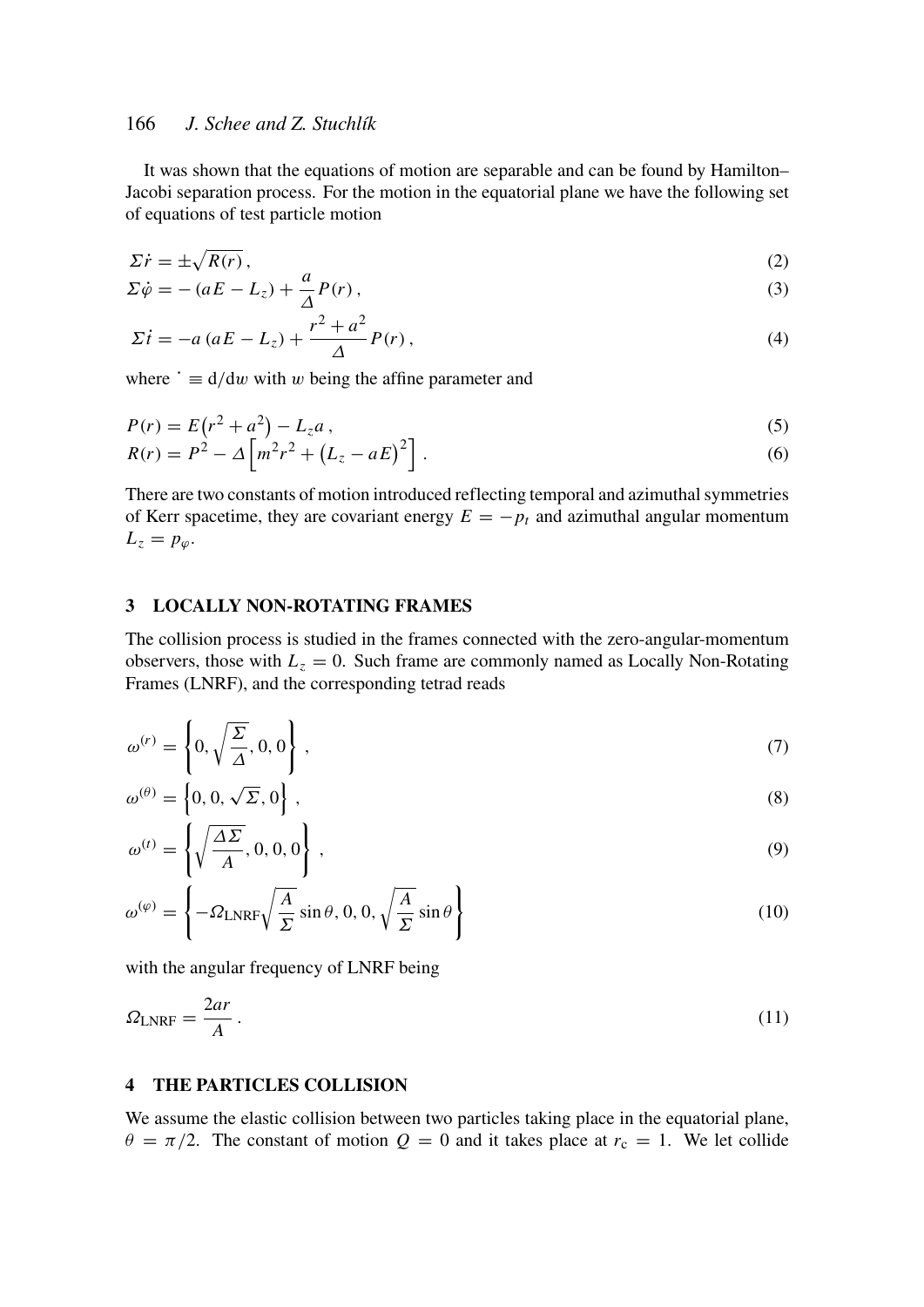radially freely falling (1) and radially freely receding (2) particles with constants of motion  $E_1 = m_1, L_{z1} = 0, E_2 = m_2$ , and  $L_{z2} = 0$ . The only non-zero components of 4-momentum in the LNRF frame are temporal and radial, i.e.

$$
P_i^{(\mu)} = \left( P_i^{(t)}, P_i^{(r)}, 0, 0 \right), \tag{12}
$$

which in particular case of our two particles reads

$$
P_1^{(\mu)} = (m_1 \gamma, m_1 \gamma v^{(r)}, 0, 0), \qquad (13)
$$

$$
P_2^{(\mu)} = (m_2 \gamma, -m_2 \gamma v^{(r)}, 0, 0).
$$
 (14)

with the radial 3-velocity component  $v^{(r)}$  given by relation

$$
v^{(r)} = \frac{\omega_{\mu}^{(r)} U^{\mu}}{\omega_{\mu}^{(t)} U^{\mu}} = \pm \sqrt{\frac{2 (1 + a^2)}{(1 + a^2)^2 - (1 - a^2) a^2}}.
$$
\n(15)

and  $\gamma = (1 - [v^{(r)}]^2)^{-1/2}$ .

Just before the collision the total 4-momentum  $P^{(\mu)}$  is

$$
P^{(\mu)} = P_1^{(\mu)} + P_2^{(\mu)} = \left( (m_1 + m_2) \gamma, (m_1 - m_2) \gamma v^{(r)}, 0, 0 \right). \tag{16}
$$

We first assume that masses of particles remain the same after collision, then the corresponding components of 4-momenta of colliding particles after collision follow from conservation principles and from normalization of 4-momentum, i.e.

$$
P'^{(t)} = P'^{(t)}_1 + P'^{(t)}_2 = P^{(t)} = (m_1 + m_2)\gamma , \qquad (17)
$$

$$
P'^{(r)} = P'^{(r)}_1 + P'^{(r)}_2 = P^{(r)} = (m_1 - m_2)\gamma v^{(r)},
$$
\n(18)

$$
-m_1^2 = -\left[P_1^{'(t)}\right]^2 + \left[P_1^{'(r)}\right]^2,\tag{19}
$$

$$
-m_2^2 = -\left[P_2^{(t)}\right]^2 + \left[P_2^{(r)}\right]^2.
$$
\n(20)

Solving this set of equations and using

$$
v_i^{(r)} = \frac{P_i^{(r)}}{P_i^{(t)}}, \quad i = 1, 2
$$
\n(21)

the resulting radial 3-velocity of particles after collision read

$$
v_1^{(r)} = \frac{BD + \sqrt{B^2 D^2 - (A^2 - B^2)(4A^2 m_1^2 - D^2)}}{AD - \sqrt{A^2 D^2 - (A^2 - B^2)(4B^2 m_1^2 + D^2)}},
$$
\n(22)

$$
v_2'^{(r)} = \frac{2B(A^2 - B^2) - BD - \sqrt{B^2 D^2 - (A^2 - B^2)(4A^2 m_1^2 - D^2)}}{2A(A^2 - B^2) - AD + \sqrt{A^2 D^2 - (A^2 - B^2)(4B^2 m_1^2 + D^2)}},
$$
(23)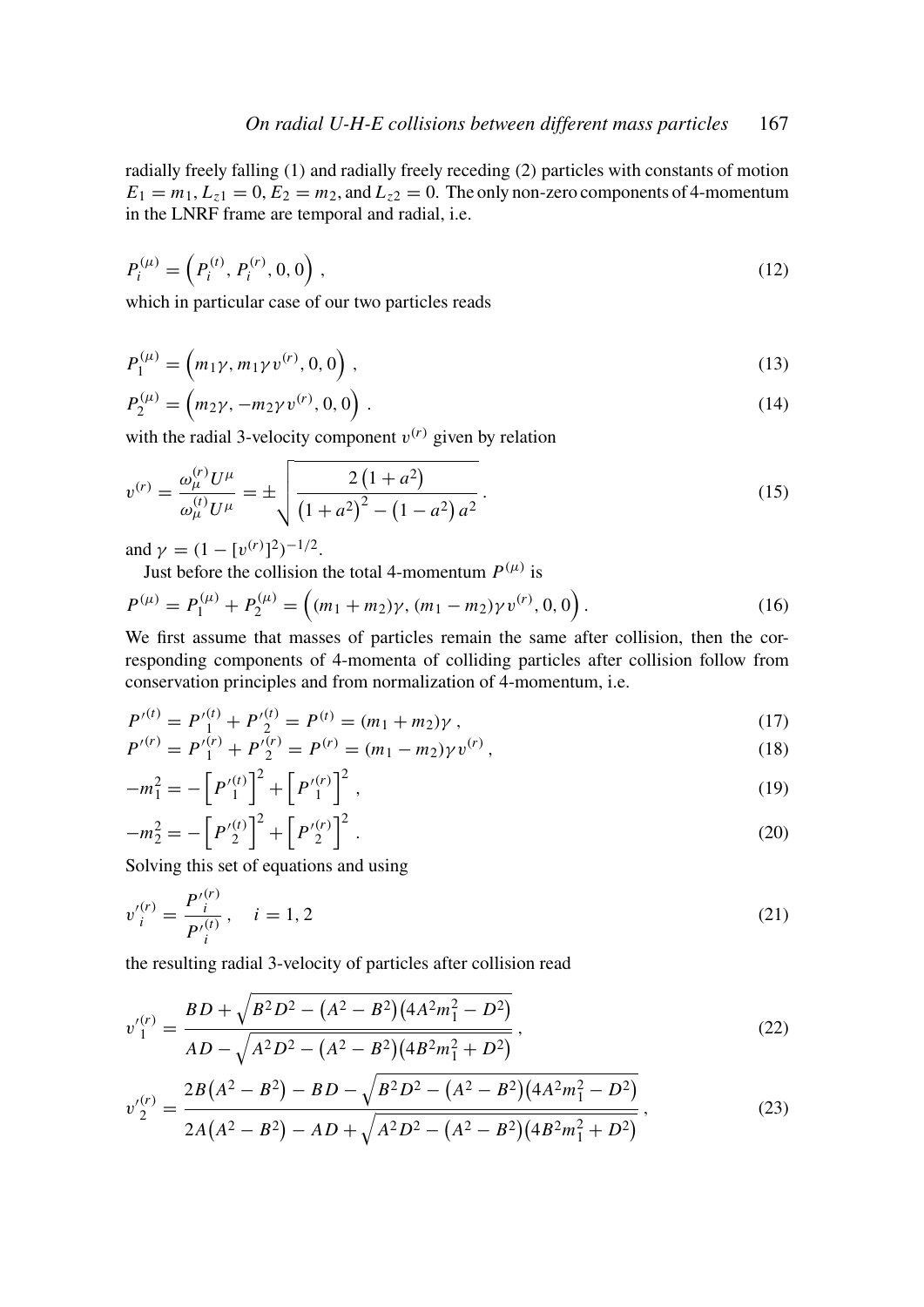# 168 *J. Schee and Z. Stuchlík*

where we have introduced  $A = (m_1 + m_2)\gamma$ ,  $B = (m_1 - m_2)\gamma v^{(r)}$ , and

$$
D = (m_1 + m_2) \left[ m_1 - m_2 + (m_1 + m_2) \gamma^2 \right] - (m_1 - m_2)^2 \gamma^2 \left[ v^{(r)} \right]^2.
$$
 (24)

In the second case we assume that the mass of collision products are the same having value of *m* we have

$$
-m^{2} = -\left[P_{1}^{'(t)}\right]^{2} + \left[P_{1}^{'(t)}\right]^{2},\tag{25}
$$

$$
-m^{2} = -\left[P_{2}'^{(t)}\right]^{2} + \left[P_{2}'^{(r)}\right]^{2}.
$$
\n(26)

From Equations (17), (18), (25), and (26) the resulting radial 3-velocities of collision products are

$$
v_{1\pm}^{(r)} = \frac{B \pm A\sqrt{1 - 4m^2}}{A \mp \sqrt{2A^2 - B^2(1 + 4m^2)}},\tag{27}
$$

$$
v_{2\pm}^{(r)} = \frac{2A - B \mp A\sqrt{1 - 4m^2}}{2B - A \pm \sqrt{2A^2 - B^2(1 + 4m^2)}}.
$$
\n(28)

In the third case we asked a question, what are the conditions for masses of colliding particles and the masses of the products if we want the products of the collision to became static just after the collision? In this case we have following set of equations

$$
P_1^{\prime (t)} + P_2^{\prime (t)} = \gamma (m_1 + m_2), \qquad (29)
$$

$$
\underbrace{P_1^{(r)}}_0 + \underbrace{P_2'^{(r)}}_0 = 0 = \gamma v^{(r)}(m_1 - m_2).
$$
\n(30)

Which imply the masses of particles before collision are same  $m_1 = m_2$  and the masses of the products is determined by formula

$$
m = \gamma m_1 = \frac{1}{\sqrt{1 - [v^{(r)}]^2}} m_1.
$$
\n(31)

The characteristic parameter of collision is the centre-of-mass energy  $E_{CM}$ . It is the total energy of system measured by observer at rest in CM. In the case of two particle collision we have  $P_{\text{tot}} = P_1 + P_2$  which imply the energy

$$
E_{\rm CM}^2 = -P_{\rm tot} \cdot P_{\rm tot} = m_1^2 + m_2^2 - 2g_{\mu\nu}P_1^{\mu}P_2^{\nu} \,, \tag{32}
$$

and, in our particular case, it reads

$$
E_{\rm CM}^2 = m_1^2 + m_2^2 + \frac{2}{r^2} \left\{ \left[ m_1 m_2 (r^2 + a^2)^2 + 2r \sqrt{m_1 m_2} (r^2 + a^2) \right] \frac{1}{\Delta} - a^2 m_1 m_2 \right\}.
$$
 (33)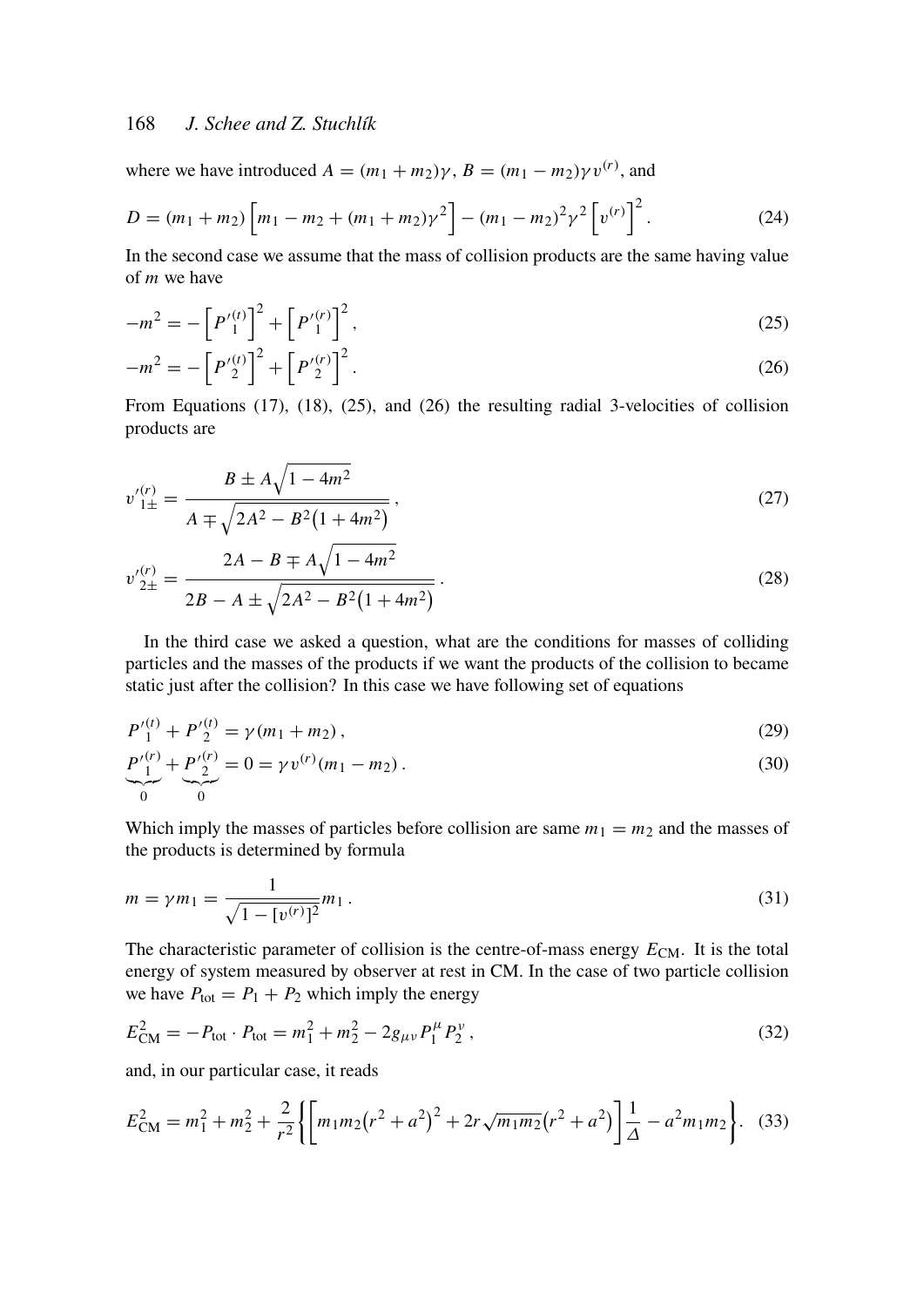

Figure 1. Plots of  $v'^{(r)}_1$  and  $v'^{(r)}_2$  curves as functions of spin parameter for fixed values of particle masses. Plots on the left (right) are constructed for  $m_1 = 2$  and  $m_2 = 1$  ( $m_1 = 1$  and  $m_2 = 2$ ).



Figure 2. The difference between the magnitude of velocities of two particles collision products gaining after it same mass *m*. Each curve is plotted for a representative value of collision product masses. Each curve is asymptotically for  $a \rightarrow \infty$  getting to limiting value which in presented cases are  $\Delta v'_{\text{lim}}(m = 1.0) = 0.0928676$ ,  $\Delta v'_{\text{lim}}(m = 1.5) = 0.205702$ , and 0.357901.

#### 5 RESULTS

We let collide two particles with  $L_z = 0$  at  $r = 1$ . The particles have distinct masses  $m_1 \neq m_2$ . With respect to collision products masses we have studied two situations:

• Masses of products do not change during collision. We first study the case of  $m_1 = m'_1 =$ 1 and  $m_2 = m'_2 = 2$  and of  $m_1 = m'_1 = 2$  and  $m_2 = m'_2 = 1$ .

• The masses of products is the same  $m'_1 = m'_2 = m$ . In our simulations the mass  $m = 1$ , 1.5, and 2.0.

The outcome of the collision is reflected in the plots of curves  $v_1^{(r)}(a)$  and  $v_2^{(r)}(a)$  in Fig. 1. There are two limiting values as spin  $a \rightarrow \infty$ ,  $v'_{1\text{ limit}}^{(r)} = -0.528321$  and  $v'_{2\text{limit}}^{(r)} = 0.935984$  in the first choice of particle masses and  $v_{1\text{limit}}^{\prime(r)} = \pm 0.81651$  for the second choice of particle masses. The maximal values of velocities of particles is reached for spins close to extreme Kerr black hole state.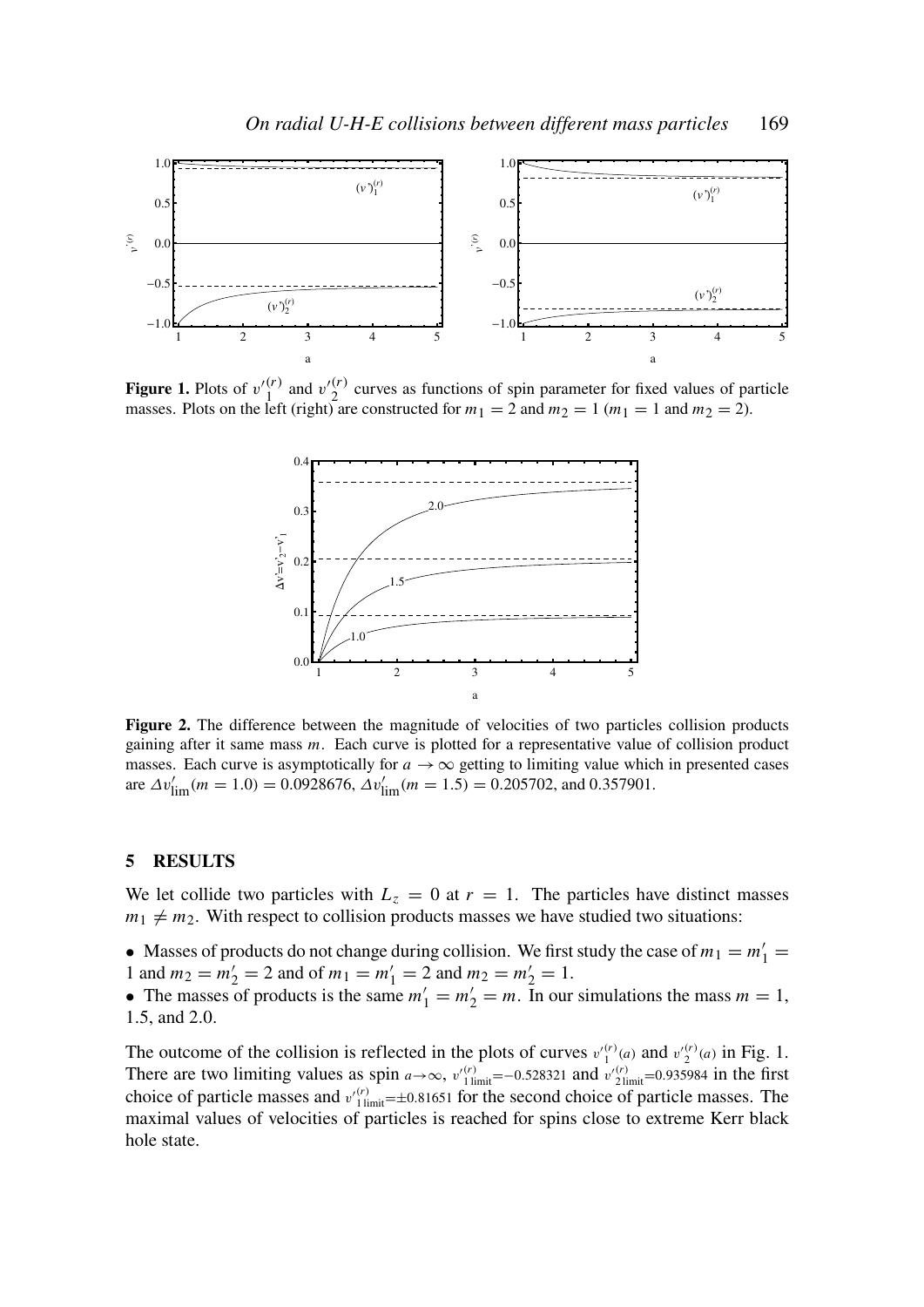

Figure 3. We demonstrate the strength of head on collision of two radially moving test particles with masses  $m_1 = 1$  and  $m_2 = 2$ , which are moving radially, by the square of centre-of-mass energy  $E_{CM}^2$ 

The square of centre of mass energy  $E_{CM}^2$ , given by formula (33), of collision taking place at  $r = 1$  of two radially moving particles with masses  $m_1 = 1$  and  $m_2 = 2$  is given at Fig. 3.

# 6 CONCLUSION

We can conclude that in the case of the elastic collisions, the efficiency is largest for nearextreme Kerr superspinars, similarly to the case of the collisions where the rest energy of the colliding particles is transformed into energy of outgoing particles and photons.

### ACKNOWLEDGEMENTS

The authors would like to thank the EU grant Synergy CZ.1.07/2.3.00/20.0071. JS and ZS acknowledge the Albert Einstein Centre for gravitation and astrophysics supported by the Czech Science Foundation Grant No. 14-37086G.

# REFERENCES

- Bañados, M., Silk, J. and West, S. M. (2009), Kerr black holes as particle accelerators to arbitrarily high energy, *Phys. Rev. Lett.*, 103, p. 111102.
- Harada, T., Yoo, C.-M. and Kohri, K. (2013), Threshold of primordial black hole formation, *Phys. Rev. D*, 88, p. 084051.
- Stuchlík, Z., Hledík, S. and Truparová, K. (2011), Evolution of kerr superspinars due to accretion counterrotating thin discs, *Class. and Quant. Grav.*, 28, p. 155017.
- Stuchlík, Z. and Schee, J. (2012), Observational phenomena related to primordial kerr superspinars, *Class. and Quant. Grav.*, 29, p. 065002.